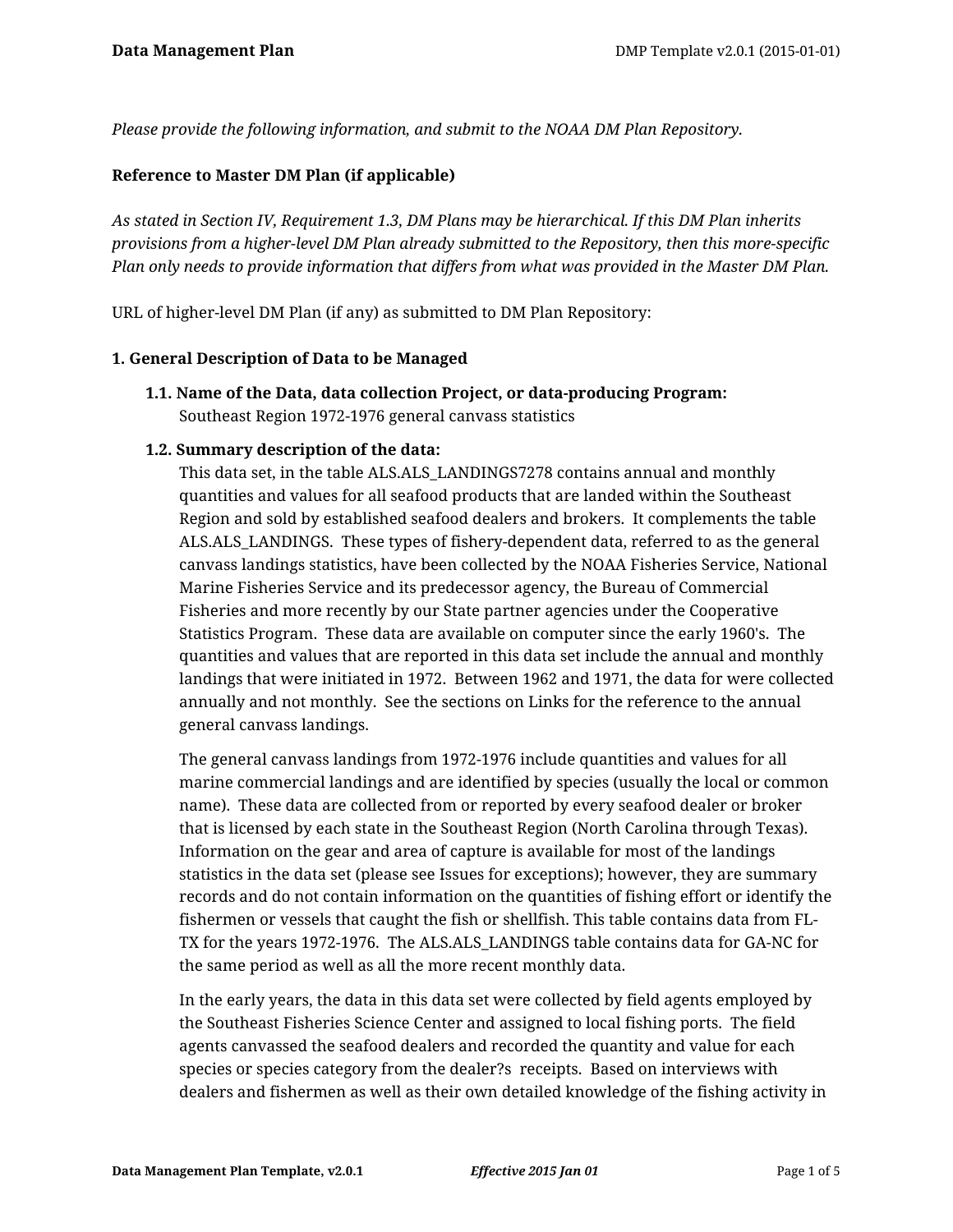the area, the agents would determine the type of fishing gear and area where the fishing occurred.

In addition, summarized data are extracted from the NOAA-SEFSC Gulf Shrimp System for commercial landings of shrimp species that are landed at ports in the coastal area of the Gulf of Mexico.

- **1.3. Is this a one-time data collection, or an ongoing series of measurements?** One-time data collection
- **1.4. Actual or planned temporal coverage of the data:** 1972-01-01 to 1976-12-31

## **1.5. Actual or planned geographic coverage of the data:**

W: -98, E: -72, N: 37, S: 24

The Southern US Atlantic coastal waters from North Carolina to the Florida Keys ( Monroe County) out to 200 nautical miles and the US Gulf of Mexico coastal waters from Monroe County, FL through Texas out to 200 nautical miles. The 200 mile limit is the outer boundary of the US Exclusive Economic Zone.

# **1.6. Type(s) of data:**

*(e.g., digital numeric data, imagery, photographs, video, audio, database, tabular data, etc.)* Table (digital)

# **1.7. Data collection method(s):**

*(e.g., satellite, airplane, unmanned aerial system, radar, weather station, moored buoy, research vessel, autonomous underwater vehicle, animal tagging, manual surveys, enforcement activities, numerical model, etc.)*

# **1.8. If data are from a NOAA Observing System of Record, indicate name of system:**

**1.8.1. If data are from another observing system, please specify:**

## **2. Point of Contact for this Data Management Plan (author or maintainer)**

**2.1. Name:**

Jade Chau

**2.2. Title:** Metadata Contact

## **2.3. Affiliation or facility:**

## **2.4. E-mail address:**

jade.chau@noaa.gov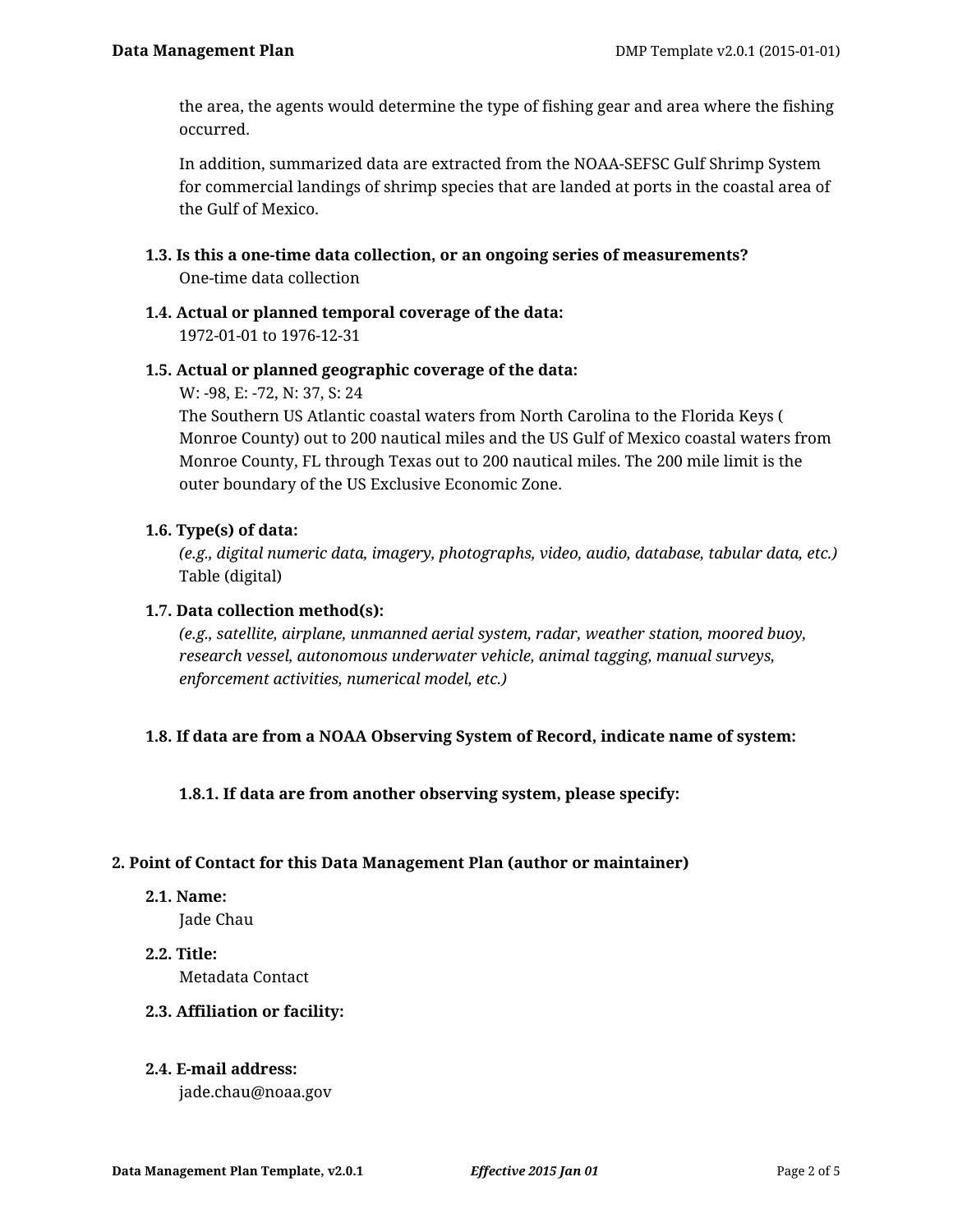#### **2.5. Phone number:**

727-824-5373

## **3. Responsible Party for Data Management**

*Program Managers, or their designee, shall be responsible for assuring the proper management of the data produced by their Program. Please indicate the responsible party below.*

## **3.1. Name:**

Jade Chau

**3.2. Title:** Data Steward

## **4. Resources**

*Programs must identify resources within their own budget for managing the data they produce.*

**4.1. Have resources for management of these data been identified?** Yes

# **4.2. Approximate percentage of the budget for these data devoted to data management ( specify percentage or "unknown"):**

Unknown

## **5. Data Lineage and Quality**

*NOAA has issued Information Quality Guidelines for ensuring and maximizing the quality, objectivity, utility, and integrity of information which it disseminates.*

# **5.1. Processing workflow of the data from collection or acquisition to making it publicly accessible**

*(describe or provide URL of description):*

Lineage Statement:

Data were from dealer invoices or landings reports submitted to NOAA-SEFSC, either by mail or collected by port agents. Data entered to digital table on computer and visually proofed. Also lookup tables were used for codes.

**5.1.1. If data at different stages of the workflow, or products derived from these data, are subject to a separate data management plan, provide reference to other plan:**

**5.2. Quality control procedures employed (describe or provide URL of description):** Visual proofing, look-up tables for codes

## **6. Data Documentation**

*The EDMC Data Documentation Procedural Directive requires that NOAA data be well documented, specifies the use of ISO 19115 and related standards for documentation of new data, and provides links to resources and tools for metadata creation and validation.*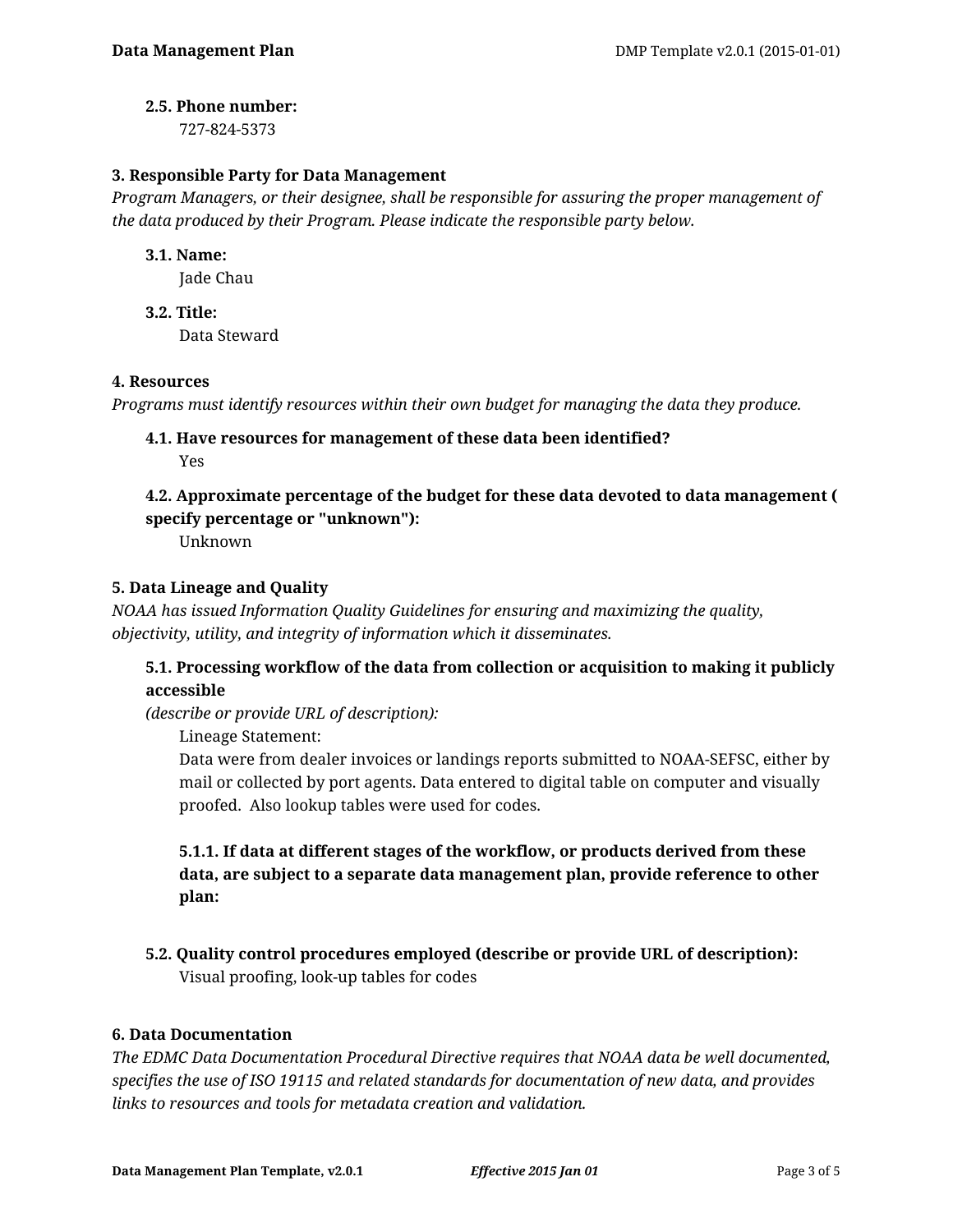# **6.1. Does metadata comply with EDMC Data Documentation directive?** No

- **6.1.1. If metadata are non-existent or non-compliant, please explain:** Missing/invalid information:
	- 1.7. Data collection method(s)
- **6.2. Name of organization or facility providing metadata hosting:** NMFS Office of Science and Technology

# **6.2.1. If service is needed for metadata hosting, please indicate:**

**6.3. URL of metadata folder or data catalog, if known:** https://www.fisheries.noaa.gov/inport/item/2201

## **6.4. Process for producing and maintaining metadata**

*(describe or provide URL of description):*

Metadata produced and maintained in accordance with the NOAA Data Documentation Procedural Directive: https://nosc.noaa.gov/EDMC/DAARWG/docs/EDMC\_PD-Data\_Documentation\_v1.pdf

#### **7. Data Access**

*NAO 212-15 states that access to environmental data may only be restricted when distribution is explicitly limited by law, regulation, policy (such as those applicable to personally identifiable information or protected critical infrastructure information or proprietary trade information) or by security requirements. The EDMC Data Access Procedural Directive contains specific guidance, recommends the use of open-standard, interoperable, non-proprietary web services, provides information about resources and tools to enable data access, and includes a Waiver to be submitted to justify any approach other than full, unrestricted public access.*

**7.1. Do these data comply with the Data Access directive?**

Yes

**7.1.1. If the data are not to be made available to the public at all, or with limitations, has a Waiver (Appendix A of Data Access directive) been filed?**

**7.1.2. If there are limitations to public data access, describe how data are protected from unauthorized access or disclosure:**

- **7.2. Name of organization of facility providing data access:** Southeast Fisheries Science Center (SEFSC)
	- **7.2.1. If data hosting service is needed, please indicate:** NOAA-SEFSC Miami
	- **7.2.2. URL of data access service, if known:**